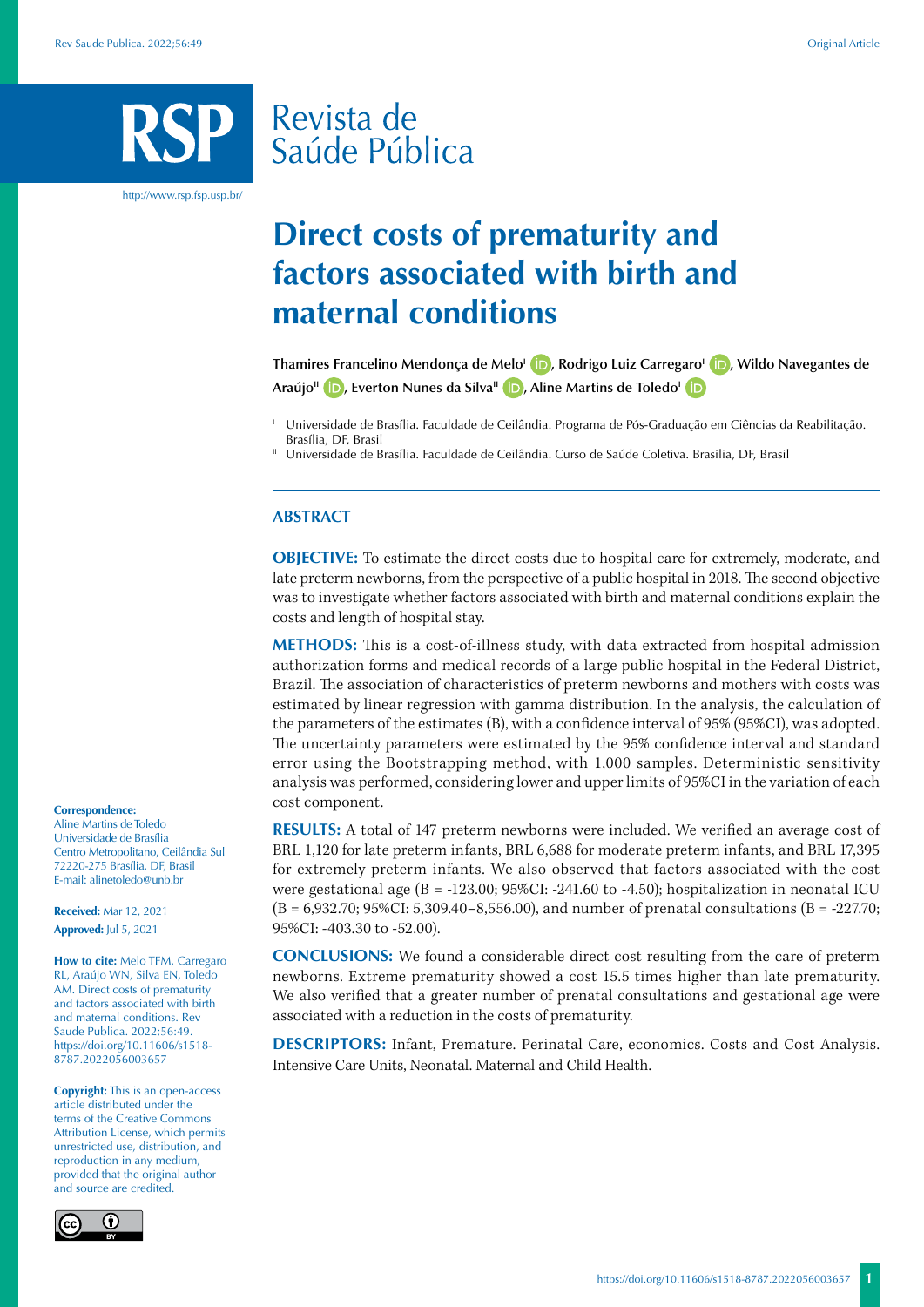## **INTRODUCTION**

Preterm birth occurs at less than 37 weeks of pregnancy and is associated with maternal and neonatal conditions. According to the Brazilian Ministry of Health, prematurity has several causes, such as infections, smoking, absence of prenatal care, maternal age (under 14 and over 40 years of age), and obstetric or maternal complications (such as diabetes)<sup>1</sup>. Despite the high coverage of prenatal care in Brazil (private and public healthcare network), the effectiveness of this care is still low<sup>2</sup>, which may favor a high incidence of preterm births.

Preterm newborns require care due to the risk of complications, and prematurity is the factor that most influences the need for hospitalization<sup>1,3</sup>. Moreover, prematurity can impact both the neonatal period and childhood, increasing the demand for health care. Consequently, prematurity imposes increases in the spending of the health system<sup>3</sup>. In this sense, the economic impact mainly occurs due to the greater need for hospitalization<sup>4</sup>, immediate neonatal intensive care, with subsequent hospitalization in a neonatal intensive care unit<sup>5</sup>, in addition to long-term medical care<sup>6</sup>. .

The evident economic impact caused by preterm birth has been demonstrated in studies in several countries<sup> $7-9$ </sup>, which compared the costs between preterm birth and full-term birth. Late and moderate preterm newborns accounted for higher costs compared with full-term newborns in the first years of life. Overall, the costs are attributed to hospitalization, emergency, outpatient care, and prescription of medications7 . Thus, the health system can be directly or indirectly affected by the health demands resulting from preterm birth.

However, although the costs of prematurity are known in the international context, there is a scarcity of information in the Brazilian context. Among the few studies found, we highlight Mwamakamba and Zucchi<sup>10</sup>, who estimated that the total direct costs of 84 preterm newborns of adolescent mothers were, in 2006, USD 195 thousand (BRL 1 million, in current values), which exponentially decreased with the increase in gestational age. Entringer et al.<sup>11</sup> verified that the costs of the Kangaroo care unit were approximately BRL 5 million, and those of the conventional intermediate unit were BRL 7 million (25% higher than those of the Kangaroo care unit) in a hypothetical cohort of one thousand eligible newborns during hospitalization in these modalities. Regarding the cost of preterm and low-birth-weight newborns, Desgualdo et al.<sup>5</sup> found that the average cost of hospitalization was USD 2,017, being higher in newborns with low birth weight. In addition, a difference was observed between the costs actually disbursed by the hospital and those reimbursed by the Brazilian Unified Health System (SUS), with reimbursement covering only 27.4% of the actual costs. These findings highlight the fact that prematurity generates a great economic burden in the context of health care<sup>10</sup>.

Estimating the costs of health care is relevant to guide rational decisions for allocating resources<sup>12</sup>, in addition to fostering a source of information to discuss and promote the development of public health policies. Investigating the influence of maternal and neonatal factors associated with prematurity in hospital costs can contribute to the understanding of how much this condition has impacted the SUS, and thus support and guide the public health policies in Brazil. Lastly, knowing the factors associated with preterm birth is important to guide future preventive strategies. Accordingly, we raise a question whether how much the country's health system spends on hospital care for extremely, moderate, and late preterm infants. Moreover, if factors associated with birth and maternal conditions are associated with the cost and length of hospital stay.

Hence, the objectives of this study were to estimate the direct costs of hospital care for preterm newborns from the perspective of a public hospital in the Federal District of Brazil (DF), in 2018, and to investigate the influence of factors associated with birth and maternal conditions on these costs and length of hospital stay.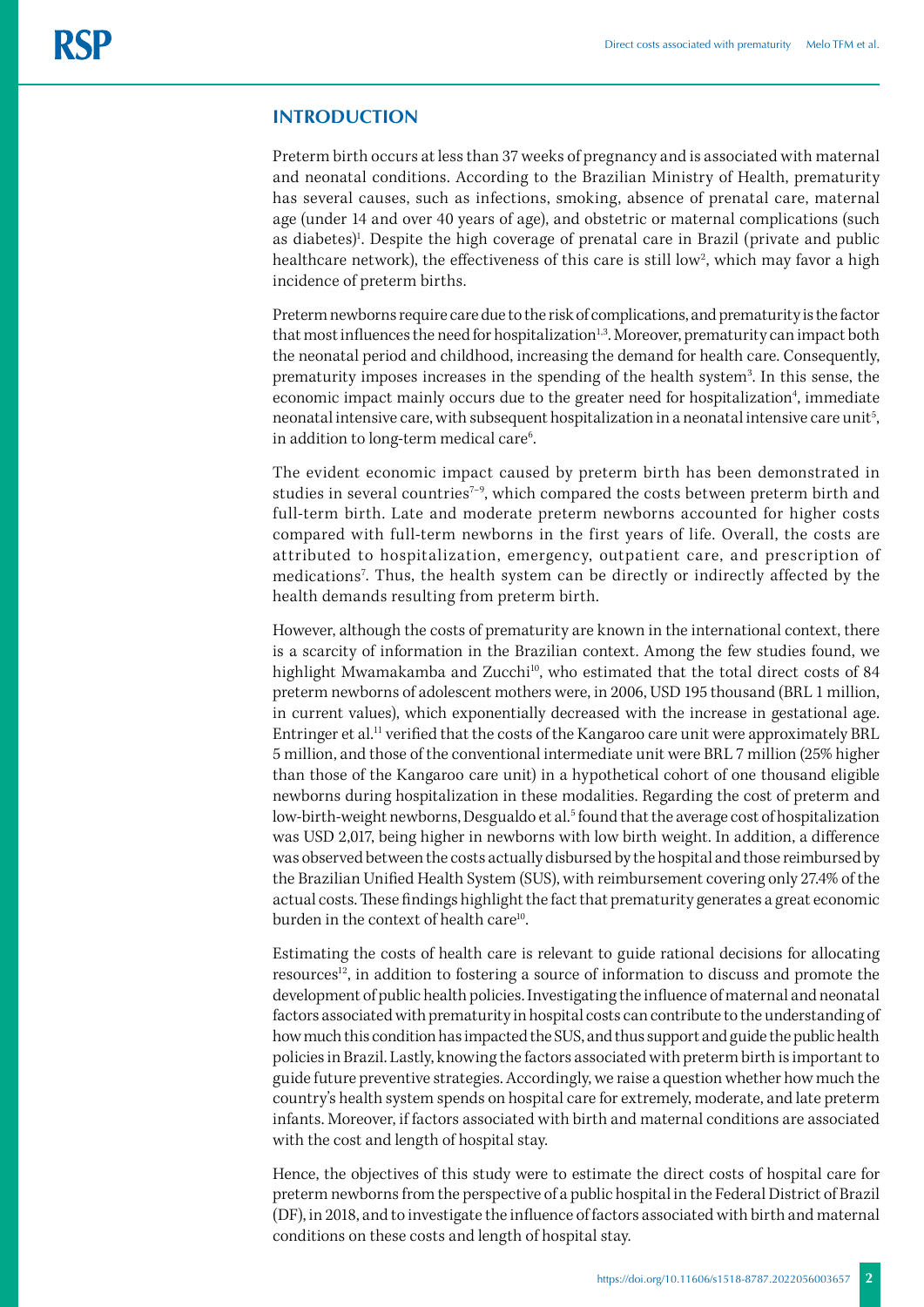#### **METHOD**

#### **Study Design**

This is a cost-of-illness study, based on the data of payments charged in the *Autorização de Internação Hospitalar* (AIH *–* Hospital Admission Authorization form). For the analysis of associated factors, the information of the AIH form was complemented with information from the electronic medical records of mothers and newborns. The study was conducted in a large and secondary-care public hospital<sup>13</sup>, located in Ceilândia, the largest administrative region of the Federal District, with a population of approximately 432,927 inhabitants. Nevertheless, it also serves the population of the administrative region of Brazlândia (53,534 inhabitants), in addition to the surroundings of the Federal District, such as Águas Lindas de Goiás (217,698 inhabitants). The hospital has 275 inpatient beds distributed in neonatal, pediatric, obstetric, surgical, orthopedic, and internal medicine care, and eight beds of the neonatal intensive care unit (NICU). According to data from the establishment itself, in 2018 there were 6,508 deliveries.

The study was carried out from the perspective of SUS by the Ministry of Health, because our costs reflect the amounts reimbursed by it to hospital service providers, being of the top down type. The temporal horizon corresponded to one year (2018) and, therefore, no correction was required by inflation. Considering that the focus of the study was to investigate the costs and length of hospital stay related to newborns' birth, the temporal horizon of one year was deemed adequate.

#### **Participants**

The study population consisted of 147 preterm newborns born and hospitalized in the neonatology unit of the investigated hospital, which is composed of the NICU, conventional intermediate care and Kangaroo care units, and maternity/rooming-in. The newborns were classified according to gestational age for cost analysis: a) late preterm (34–36 weeks and six days of gestation); moderate preterm (28–34 weeks of gestation); and extremely preterm (< 28 weeks of gestation)<sup>3</sup>. The analysis of stratification by gestational age is necessary due to the greater need for care related to preterm infants with lower gestational age.

As exclusion criteria, the following were established: 1) presence of congenital malformations and genetic syndromes, considering that these conditions require greater assistance and they could be a bias to estimate costs; 2) newborns who died, as only the costs of hospitalization until hospital discharge were considered; 3) transfer to other healthcare units due to loss of follow-up.

Regarding the sample size, the study included all preterm newborns born in 2018 who had a record of NICU inpatient days and/or longer length of hospital stay (inpatient days in which the patient must remain hospitalized after the mean period considered for a specific hospital procedure)<sup>14</sup> in their AIH forms. It is worth noting that in the investigated hospital, when the infant remained hospitalized in any neonatology unit, except for the NICU, the billing was identified in the AIH form by the longer length of hospital stay.

The study was approved by the Institutional Ethics Committee (FCE/SES, protocols no. 3.421.619 and no. 3.530.203).

#### **Variables**

To describe the costs, the components described in the AIH forms of both hospital and professional services were analyzed. For hospital services, the following were considered: a) imaging tests; b) physiotherapeutic care; c) nutrition therapy; d) NICU inpatient day and longer length of hospital stay; e) treatment of diseases originating in the neonatal period and infectious diseases; f) others: kinetic-functional diagnosis,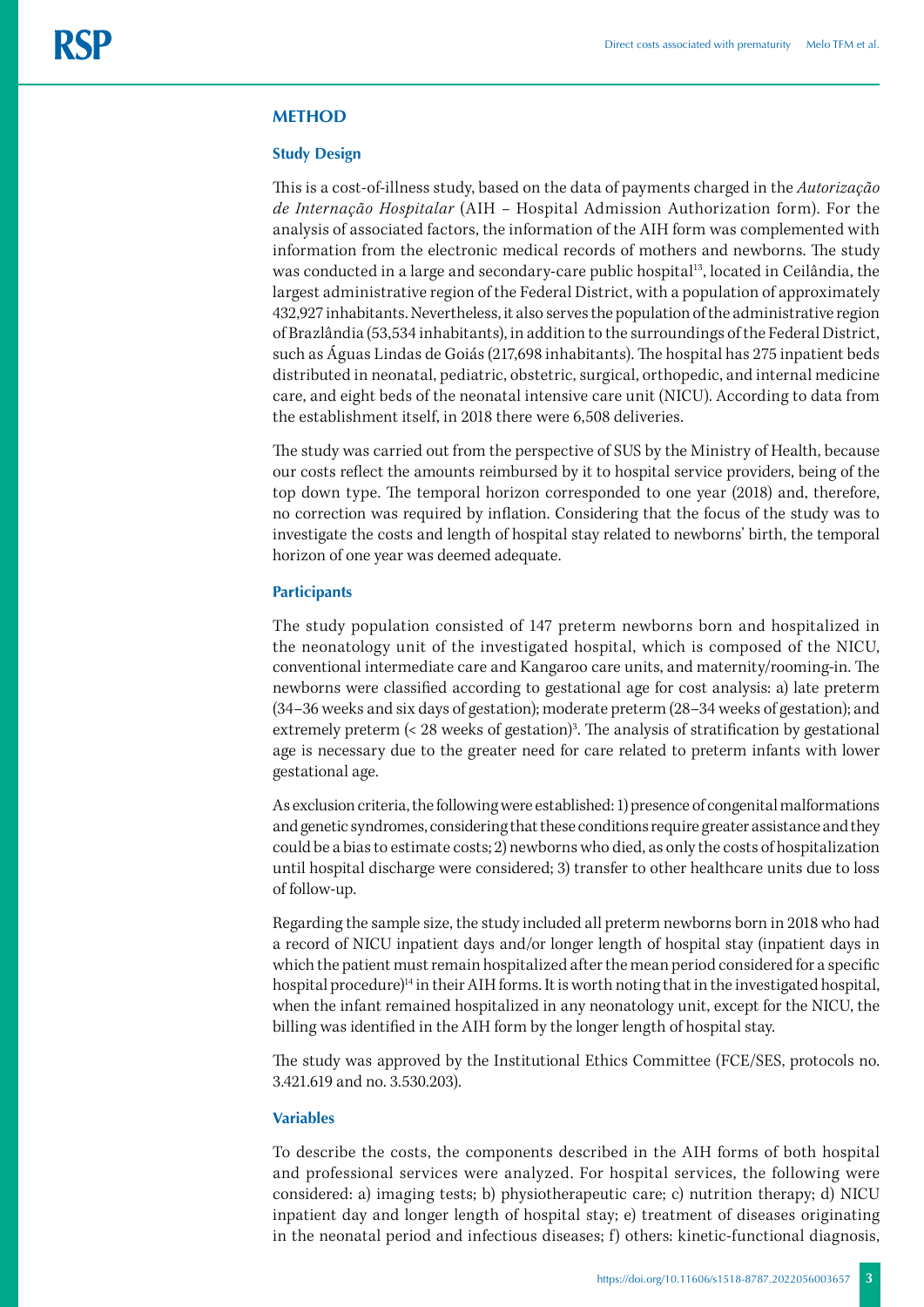transfusions, cytopathologic tests, among others. As for professional services, the following were considered: consultations of healthcare professionals; treatment of diseases originating in the neonatal period; inpatient days (NICU and longer length of hospital stay).

For the characterization of newborns and association with costs and hospitalization time, the following variables were analyzed: gestational age (in weeks); birth weight (in grams); general classification of the newborn, categorized as: appropriate for gestational age (10–90<sup>th</sup> percentile); small for gestational age (<  $10<sup>th</sup>$  percentile); and large for gestational age  $($ >  $90<sup>th</sup>$  percentile)<sup>3</sup>; classification of gestational age at birth, categorized as: late preterm; moderate preterm; and extremely preterm<sup>3</sup>; classification of birth weight, categorized as: low birth weight (< 2,500 g); very low birth weight (< 1,500 g); and extremely low birth weight  $($  1,000 g $)$ <sup>3</sup>; sex, categorized as: female or male; time of hospitalization in the NICU (days); need for hospitalization in the NICU, categorized as: yes or no; need for ventilatory support, considered as ventilatory support, mechanical ventilation, noninvasive ventilation, and oxygen therapy (oxygen HOOD, nasal catheter, and circulating oxygen in the incubator $)^8$ . .

For the characterization of maternal variables and the association with the costs and time of hospitalization of newborns, maternal age (years), number of prenatal consultations (number of consultations), and gestational risk were analyzed. The latter was considered as: presence of urinary tract infection (categorized as yes or no); presence of gestational hypertension (categorized as yes or no); presence of gestational diabetes (categorized as yes or no); and type of delivery (cesarean or natural birth).

## **Data Sources**

Data for characterizing the sample and other variables were collected from electronic medical records available at the hospital, concerning preterm newborns in 2018. The cost data were extracted from the AIH forms, which were collected from the system of *Núcleo de Captação e Análise de Informações do SUS* (Center for Collecting and Analyzing Information of the SUS) of the hospital. The costs corresponded to the hospitalization period of preterm newborns, considering the period from birth to hospital discharge.

For the analysis of the total cost of each newborn, both the final value of the AIH form (which includes expenses with inpatient days, hospital and professional services) and the value of delivery (according to the values described in the *Sistema de Gerenciamento da Tabela de Procedimentos, Medicamentos, Órteses, Próteses e Materiais Especiais* [SIGTAP – Management System of the Table of Procedures, Medications, Orthotics, Prostheses and Special Materials] for each type of delivery: natural birth or cesarean) were considered. Thus, the value of delivery was included in the sum of the total costs, because it is a procedure related to birth and, consequently, it complements the objective of verifying the costs of prematurity. The costs were recorded in the Brazilian currency, *real* (BRL), and the length of stay was considered as the hospitalization stay (days).

For characterizing costs related to the hospitalization of preterm newborns, only the procedures that presented values approved in the AIH form, both hospital and professional services, were considered. The characterization of costs was described for each prematurity group: extremely, moderate, and late preterm infants.

#### **Data Analysis**

The descriptive characterization of the costs was performed considering the stratification between hospital and professional services. In addition, the percentages of costs were separately described based on the total amount of hospital and professional services. The uncertainty of the cost parameters (BRL) was estimated by the 95% confidence interval (95%CI) and standard error (SE), using the Bootstrapping method, with 1,000 samples.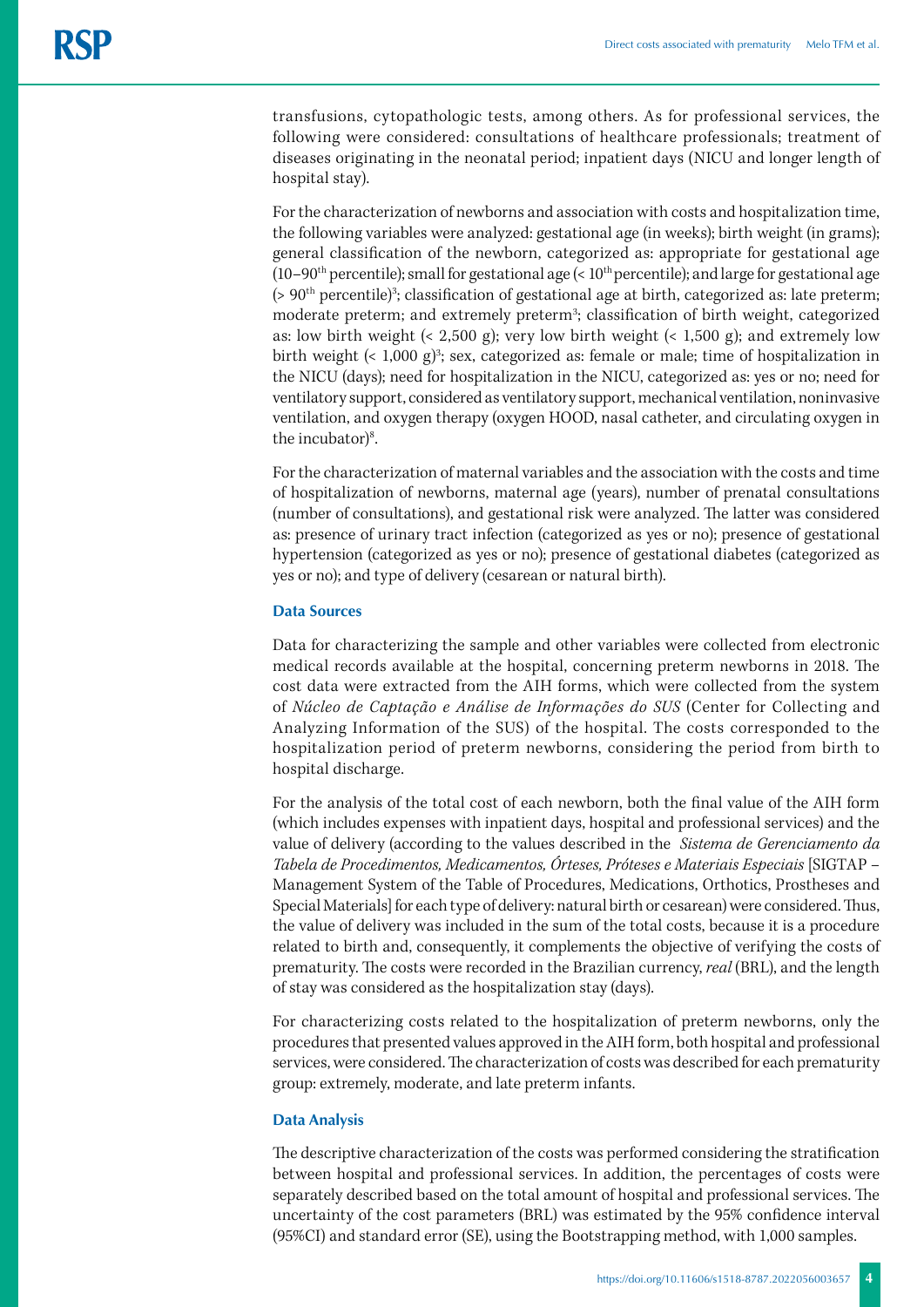The characterization data of the participants were presented descriptively, estimating the mean and standard deviation for numerical variables and frequency measurements for categorical variables.

A deterministic sensitivity analysis was carried out, based on the lower and upper limits of the 95% confidence interval of each cost component (professional and hospital services), as parameters for estimates of variation in costs (total cost and total cost/newborn).

A generalized linear regression analysis with gamma distribution was performed. This model was adopted because it allows an analysis in which the response variables do not present normal distribution. Moreover, the model allows inferences about the average costs, which made it suitable for this study. For defining predictor variables, the collinearity between variables (established as  $r > 0.7$ ) was verified. Collinear variables were excluded. Gestational age, birth weight, need for ventilatory support (mechanical ventilation, noninvasive ventilation, and oxygen therapy), and need for hospitalization in the NICU were considered as predictor variables related to the birth of preterm infants. As for predictor variables related to maternal conditions, maternal age, number of prenatal consultations, and the presence or not of gestational risks (hypertension, diabetes, and urinary infection) were considered. The response variables were hospital costs and hospitalization time.

The first regression analysis included the total cost of hospitalization as the response variable. Model 1 verified the impact of maternal variables (maternal age, number of prenatal consultations, presence of gestational hypertension, and urinary tract infection), and model 2 verified the impact of preterm newborns' variables (use of mechanical ventilation, use of oxygen therapy, use of noninvasive ventilation, need for hospitalization in NICU, gestational age, and birth weight) on the total cost. The second regression analysis considered the length of hospital stay as the response variable. Model 3 verified the impacts of maternal variables (vide model 1); and model 4, the impact of newborns' variables (vide model 2).

A 95% confidence interval (95%CI), with significance of 5% ( $p < 0.05$ ) and identity link function for model estimation, was adopted. The Akaike Information Criterion was used to verify the models fit, confirming the gamma distribution as the most appropriate. The analysis was performed using the SPSS program, version 25.

## **RESULTS**

The medical records of all newborns in the investigated hospital with records of inpatient days in the NICU and/or longer length of hospital stay in 2018 were analyzed (totaling 372 eligible newborns). Of these, we excluded 187 full-term newborns and 38 preterm newborns based on the study criteria. Thus, we included 147 preterm newborns born in 2018.

The participants' characterization data are presented in Table 1. A total of 51 NICU inpatient days were recorded and billed at AIH forms, and 119 longer length of hospital stays were recorded. The newborns who were not admitted to the NICU remained hospitalized in the other neonatology units of the hospital. In these cases, we could not identify in which specific unit of neonatology the newborn was hospitalized (these data are referenced in Table 1 as "other neonatology units"). It is also worth noting that we observed newborns who remained hospitalized both in the NICU and in the other neonatology units.

Most of the infants were moderate preterm, with adequate weight for gestational age, and classified as low birth weight. The predominance was natural birth as type of delivery and most newborns were male. The mean gestational age was 32 weeks, with a mean weight of 1,792 grams. Most newborns required noninvasive ventilation support (Table 1).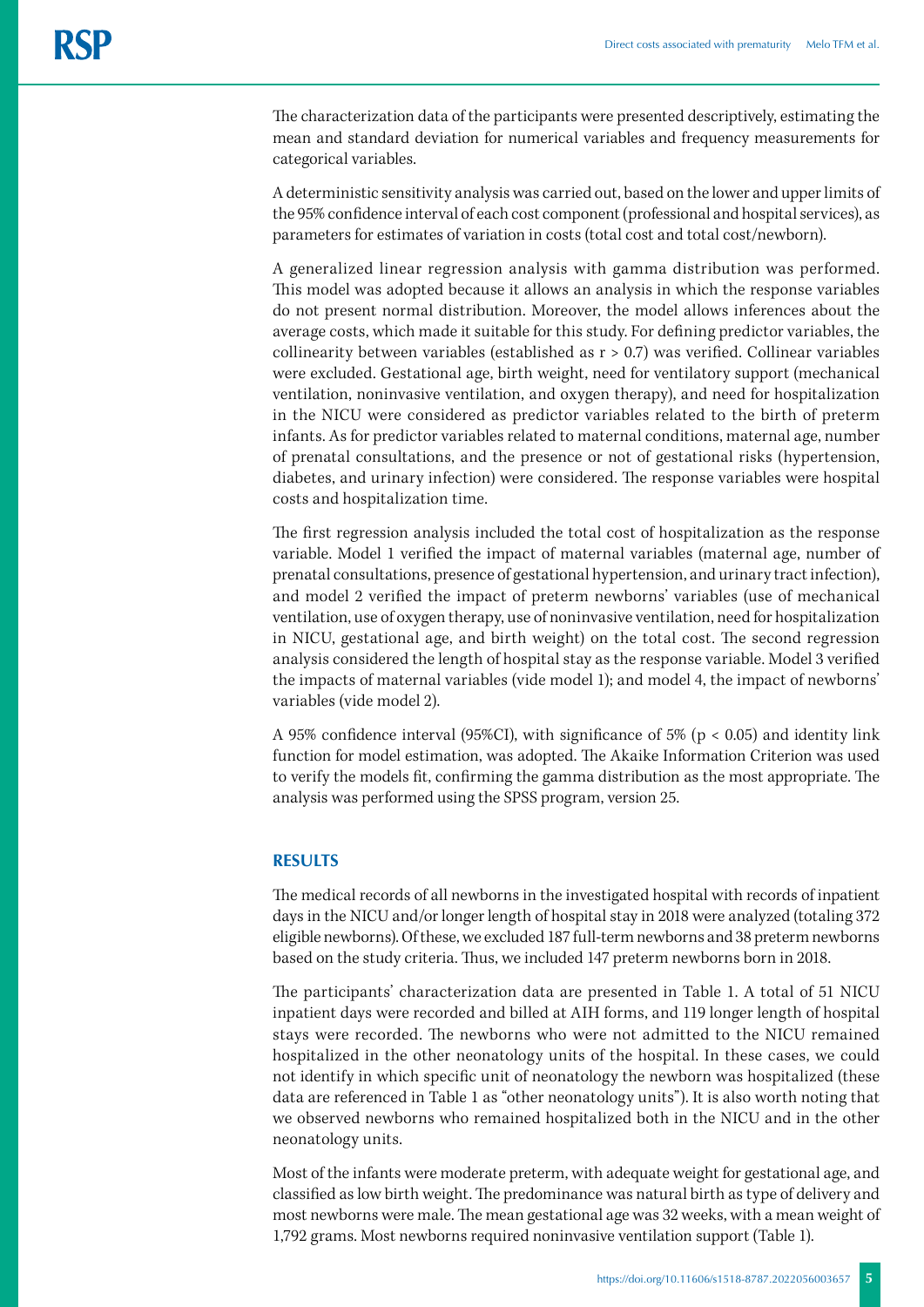The mean maternal age was 26.2 years and the mean number of prenatal consultations was 5.6 appointments. We observed that most mothers presented some gestational risk (Table 1).

The total costs due to birth and hospitalization of preterm newborns in 2018 were BRL 658,608.63. The average total cost per extremely, moderate, and late preterm newborn was

**Tabela 1.** Participants' characterization data, represented in frequency of occurrence, mean, and standard deviation (when applicable).

| <b>Characteristics</b>               | $\mathbf n$    | Frequency (%) | <b>Mean</b>       | <b>SD</b> |
|--------------------------------------|----------------|---------------|-------------------|-----------|
| Gestational age (weeks)              | 147            |               | 32.8              | 2.5       |
| Birth weight (grams)                 | 147            | $- - - - -$   | 1,792.0           | 526.0     |
| General classification of newborns   |                |               |                   |           |
| Appropriate for gestational age      | 98             | 66.7          | -----             |           |
| Small for gestational age            | 48             | 32.7          | -----             |           |
| Large for gestational age            | $\mathbf{1}$   | 0.7           |                   |           |
| Classification of gestational age    |                |               |                   |           |
| Extremely                            | $\overline{4}$ | 2.7           | 25.7              | 1.3       |
| Moderate                             | 77             | 52.4          | 31.5              | 1.8       |
| Late                                 | 66             | 44.9          | 34.8              | 0.8       |
| Classification of birth weight       |                |               |                   |           |
| Normal weight                        | 15             | 10.2          | 2,834             | 296.3     |
| Low birth weight                     | 86             | 58.5          | 1,897.8           | 256.9     |
| Very low birth weight                | 37             | 25.2          | 1,327.6           | 218.2     |
| Extremely low birth weight           | 9              | 6.1           | 954.4             | 193.8     |
| Sex                                  |                |               |                   |           |
| Male                                 | 84             | 57.1          | -----             |           |
| Female                               | 62             | 42.2          | -----             | -----     |
| Not identified                       | $\mathbf{1}$   | 0.7           | -----             |           |
| Hospitalization                      |                |               |                   |           |
| Only in the NICU                     | 51             | 34.7          | 18.6 <sup>a</sup> | 2.1       |
| $NICU + other neonatology units$     | 119            | 81            | 9.6 <sup>b</sup>  | 7.8       |
| Only in other neonatology units      | 96             | 65.3          | 8.94c             | 7.71      |
| Ventilatory support                  |                |               |                   |           |
| Mechanical ventilation               | 37             | 25.2          | -----             | -----     |
| Noninvasive ventilation <sup>d</sup> | 90             | 61.2          | -----             | -----     |
| Oxygen therapy                       | 87             | 59.2          | -----             | -----     |
| Maternal age (years)                 | 147            | ------        | 26.3              | 7.4       |
| Number of prenatal consultations     | 147            | ------        | 5.6               | 3.7       |
| Gestational risk                     |                |               |                   |           |
| <b>Diabetes</b>                      | 11             | 7.5           | -----             | -----     |
| Gestational hypertension             | 31             | 21.1          |                   |           |
| Urinary tract infection              | 52             | 35.4          | -----             | -----     |
| Type of delivery                     |                |               |                   |           |
| Natural birth                        | 80             | 54.4          |                   |           |
| Cesarean                             | 67             | 45.6          | -----             | -----     |

a,b,c Mean (SD): mean and standard deviation on days of hospitalization: a) only in the neonatal intensive care unit (NICU); b) in NICU and in the other neonatology units (conventional intermediate care and Kangaroo care units and/or maternity/rooming-in); c) only in the other neonatology units described in b, except for the NICU. d Noninvasive ventilation: the infant can use more than one support modality.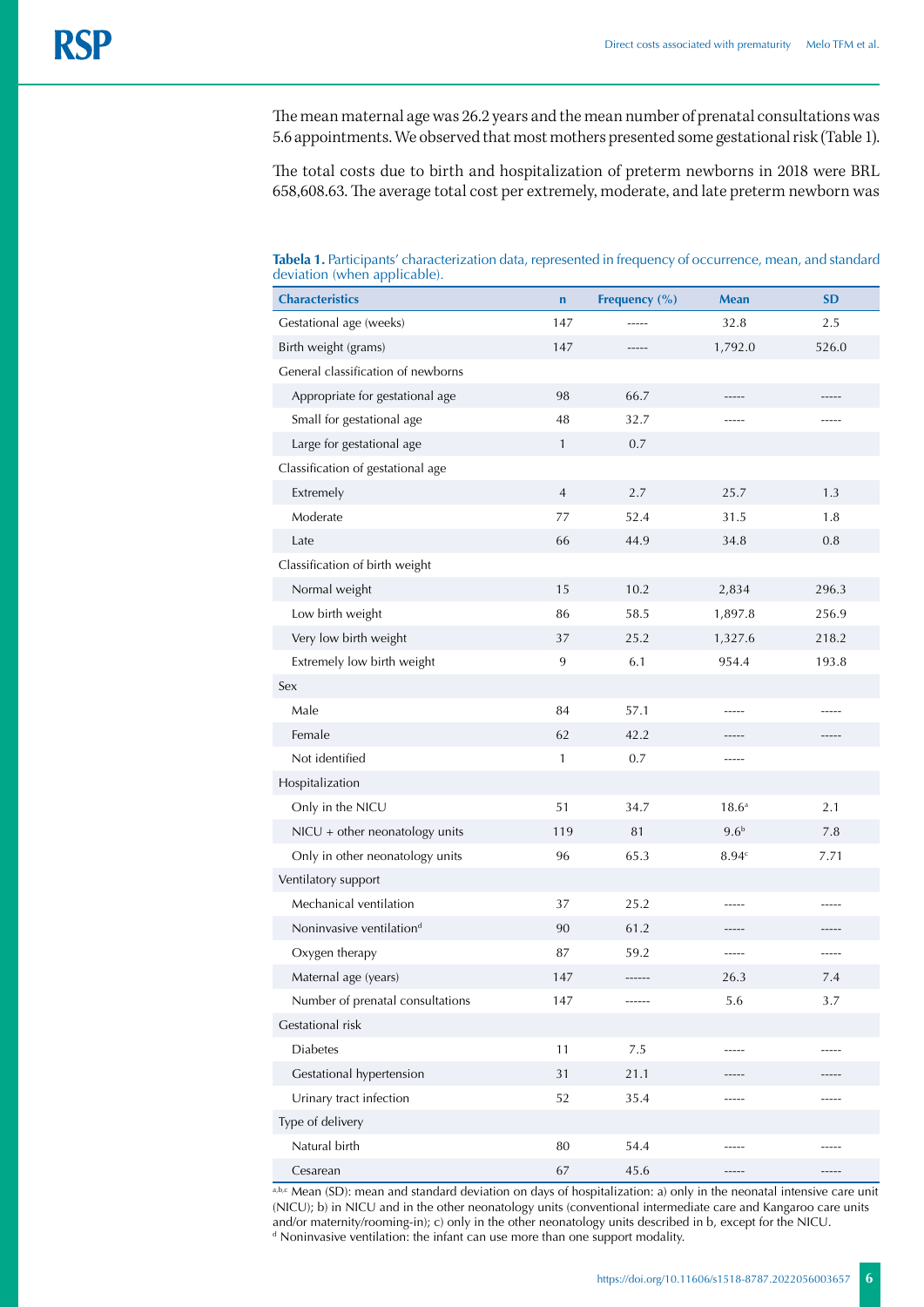BRL 17,395.46, BRL 6,688.92, and BRL 1,120.91, respectively. The average cost per extremely preterm newborn was 15.5 times and 2.6 times higher than late and moderate preterm newborns, respectively. The average cost per moderate preterm newborn was approximately 6 times higher than the late preterm infant (Table 2). The uncertainty of the cost parameters is presented in Table 3.

**Table 2.** Overview of expenses with components described in the AIH forms, separated by hospital and professional services, in addition to the value of delivery in each of the prematurity subgroups. The percentages of costs (%) were described in relation to the total value (hospital and professional services). Data collected at a public hospital in Brasília, DF, 2018.

| <b>Components</b>                                                                   | <b>Extremely preterm</b><br>$(n = 4)$ |               | <b>Moderate preterm</b><br>$(n = 77)$ |        | Late preterm<br>$(n = 66)$ |               | <b>Total</b> |
|-------------------------------------------------------------------------------------|---------------------------------------|---------------|---------------------------------------|--------|----------------------------|---------------|--------------|
|                                                                                     | <b>R\$</b>                            | $\frac{0}{0}$ | <b>R\$</b>                            | $\%$   | <b>R\$</b>                 | $\frac{0}{0}$ |              |
| <b>Hospital services</b>                                                            |                                       |               |                                       |        |                            |               |              |
| Imaging tests                                                                       | 179.98                                | 0.26          | 2,463.82                              | 0.48   | 1,755.98                   | 2.37          | 4,399.78     |
| Physiotherapeutic care                                                              | 3,352.16                              | 4.82          | 21,598.71                             | 4.19   | 2,347.07                   | 3.17          | 27,297.94    |
| Nutrition therapy                                                                   | 1,080.00                              | 1.55          | 15,225.00                             | 2.96   | 810.00                     | 1.09          | 17,115.00    |
| Inpatient days                                                                      | 49,310.40                             | 70.87         | 352,772.43                            | 68.49  | 19,375.49                  | 26.19         | 421,458.32   |
| Treatment of diseases originating in the<br>neonatal period and infectious diseases | 2,279.34                              | 3.28          | 31,604.35                             | 6.14   | 19,023.29                  | 25.71         | 52,906.98    |
| Other                                                                               | 1,735.85                              | 2.49          | 3,833.74                              | 0.74   | 826.82                     | 1.12          | 6,396.41     |
| Cost of delivery                                                                    | 1,300.33                              | 1.87          | 26,803.22                             | 5.20   | 2,3887.42                  | 32.29         | 51,990.97    |
| Total concerning hospital services                                                  | 59,238.06                             | 85.13         | 454,301.27                            | 88.21  | 68,026.07                  | 91.95         | 581,565.40   |
| <b>Professional services</b>                                                        |                                       |               |                                       |        |                            |               |              |
| Medical consultations                                                               | 198.52                                | 0.29          | 5,225.70                              | 1.01   | 3,074.91                   | 4.16          | 8,499.13     |
| Treatment of diseases originating in the<br>neonatal period                         | 2,009.27                              | 2.89          | 1,415.25                              | 0.27   | 1,184.18                   | 1.60          | 4,608.70     |
| Inpatient days                                                                      | 8,136.00                              | 11.69         | 54,104.40                             | 10.50  | 1,695.00                   | 2.29          | 63,935.40    |
| Total concerning professional services                                              | 10,343.79                             | 14.87         | 60,745.35                             | 11.79  | 5,954.09                   | 8.05          | 77,043.23    |
| <b>Total costs</b>                                                                  | 69,581.85                             | 100.00        | 515,046.62                            | 100.00 | 73,980.16                  | 100.00        | 658,608.63   |

AIH: hospital admission authorization form.

**Table 3.** Uncertainty analysis of cost parameters (BRL). Estimates of 95% confidence interval and standard error were performed using the Bootstrapping method, with 1,000 samples.

|                                                                                     | <b>Mean</b> | <b>SE</b> | 95%Cl              |                    |  |  |  |  |
|-------------------------------------------------------------------------------------|-------------|-----------|--------------------|--------------------|--|--|--|--|
|                                                                                     |             |           | <b>Lower limit</b> | <b>Upper limit</b> |  |  |  |  |
| <b>Hospital services</b>                                                            |             |           |                    |                    |  |  |  |  |
| Imaging tests                                                                       | 29.93       | 2.64      | 24.72              | 35.02              |  |  |  |  |
| Physiotherapeutic care                                                              | 185.70      | 32.47     | 127.22             | 250.18             |  |  |  |  |
| Nutrition therapy                                                                   | 116.42      | 14.04     | 89.79              | 144.88             |  |  |  |  |
| Inpatient days                                                                      | 2,867.06    | 411.62    | 2,097.51           | 3,677.69           |  |  |  |  |
| Treatment of diseases originating in the neonatal period and infectious<br>diseases | 359.91      | 19.20     | 322.46             | 397.51             |  |  |  |  |
| Other                                                                               | 41.61       | 11.19     | 21.85              | 65.63              |  |  |  |  |
| Cost of delivery                                                                    | 353.68      | 5.77      | 342.33             | 365.02             |  |  |  |  |
| <b>Total concerning hospital services</b>                                           | 3,954.33    | 460.21    | 3,084.50           | 4,887.49           |  |  |  |  |
| <b>Professional services</b>                                                        |             |           |                    |                    |  |  |  |  |
| Medical consultations                                                               | 58.33       | 2.54      | 53.50              | 63.25              |  |  |  |  |
| Treatment of diseases originating in the neonatal period                            | 18.10       | 1.20      | 16.23              | 20.70              |  |  |  |  |
| Inpatient days                                                                      | 436.77      | 67.80     | 306.32             | 569.55             |  |  |  |  |
| <b>Total concerning professional services</b>                                       | 513.22      | 68.15     | 382.48             | 647.81             |  |  |  |  |
| <b>Total costs</b>                                                                  | 4,467.55    | 527.98    | 3,469.43           | 5,537.15           |  |  |  |  |

SE: standard error; 95%CI: 95% confidence interval.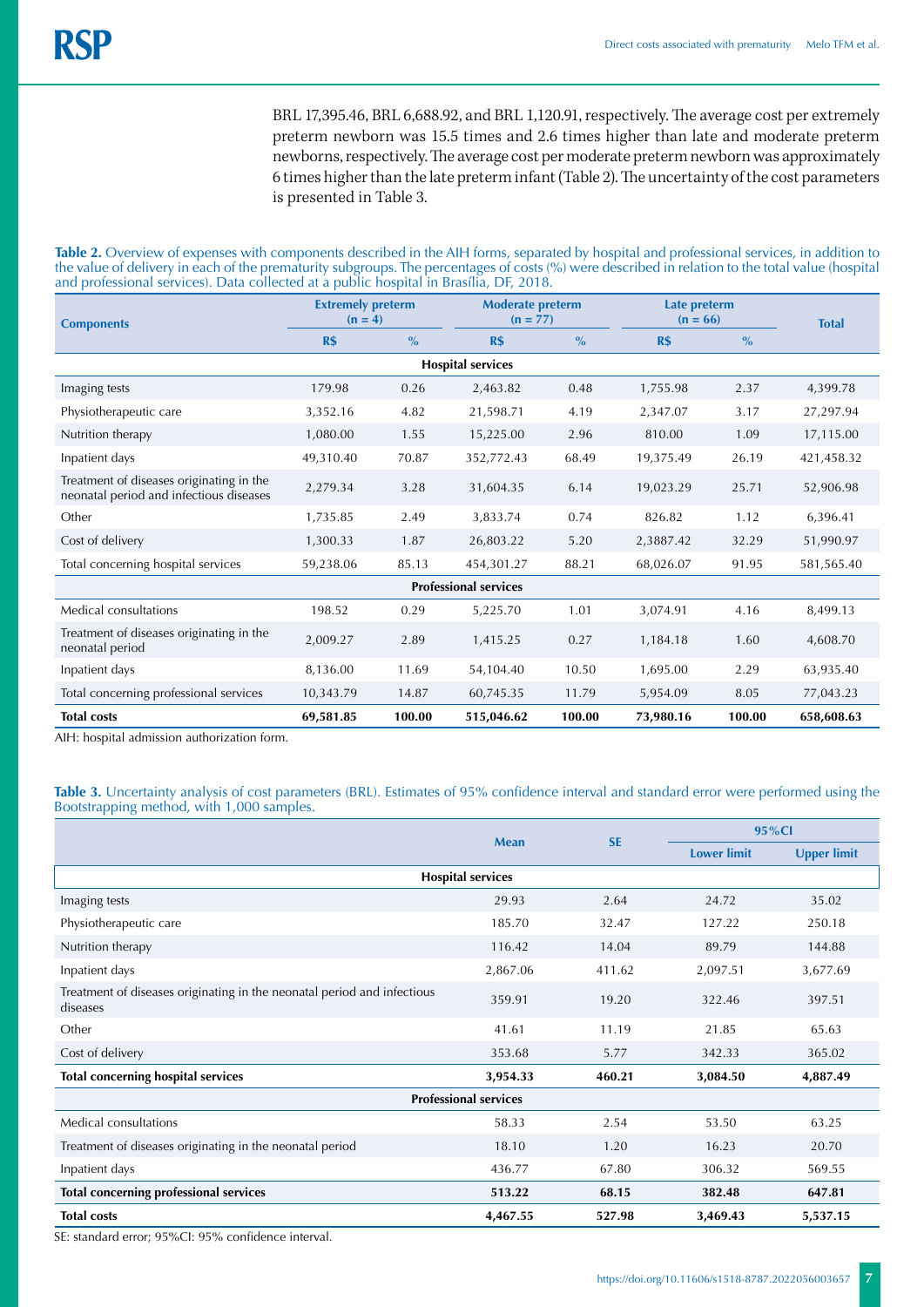Expenses with hospital services were 7.5 times higher than professional services. More than 70% of the total expenses corresponded to inpatient days (sum of the values of inpatient days corresponding to hospital and professional services). The expenses with treatment of diseases originating in the neonatal period and infectious diseases, expenses with delivery, and physiotherapeutic care corresponded to 8.7%, 7.9%, and 4.14% of total expenses, respectively (Table 2).

The number of NICU inpatient days in extremely, moderate, and late preterm infants was 120 (4 newborns), 849 (77 newborns), and 44 (66 newborns), respectively. These inpatient days totaled an average cost per newborn of BRL 14,361.30 (extremely preterm), BRL 5,284.11 (moderate preterm), and BRL 319.92 (late preterm). Data on regression are presented in Table 4.

We verified an association between maternal variables and costs. Each prenatal consultation was associated with a reduction of BRL 227.69 in the total cost (Table 3). We found an association between costs and variables related to birth, in which gestational age was associated with a reduction of BRL 123.04 in total cost. Furthermore, the need for hospitalization in the NICU was associated with an increase of BRL 6,932.70 in the total cost (Table 4).

Regarding the length of hospital stay, we observed that gestational hypertension was associated with an increase of six days in the length of stay (Table 4). As for the variables related to birth, the higher the gestational age, the shorter the length of stay (Table 4). The use of noninvasive ventilation was associated with an increase of three days of hospitalization and one day of oxygen therapy use. Birth weight significantly contributed to the model.

According to the sensitivity analysis, we identified that the total costs and total costs associated with hospital inpatient days, inpatient days of professional services, and physiotherapeutic care were the components that most influenced the model (Figure 1), indicating variations of approximately 18%, 3%, and 1.4%, respectively.

| <b>Variables</b>                                  |                | <b>Total cost (BRL)</b>   |                          | Length of hospital stay (days) |                      |                          |  |  |  |
|---------------------------------------------------|----------------|---------------------------|--------------------------|--------------------------------|----------------------|--------------------------|--|--|--|
|                                                   | R <sub>b</sub> | $95\%$ Cl                 | $\mathbf{p}$             | B <sub>b</sub>                 | 95%Cl                | p                        |  |  |  |
| <b>Birth-related variables</b>                    |                |                           |                          |                                |                      |                          |  |  |  |
| <b>Constant</b>                                   | 5,624.40       | 1,782.10 to 9,466.60      | $\overline{\phantom{a}}$ | 87.21                          | 66.79 to 107.63      | $\overline{\phantom{a}}$ |  |  |  |
| Gestational age (weeks)                           | $-123.00$      | $-241.60$ to $-4.50$      | 0.04                     | $-2.20$                        | $-2.78$ to $-1.61$   | < 0.01                   |  |  |  |
| Birth weight (grams)                              | $-0.20$        | $-0.50$ to $0.03$         | 0.08                     | $-0.03$                        | $-0.004$ to $-0.002$ | < 0.01                   |  |  |  |
| Admission to the NICU (yes or no) <sup>a</sup>    | 6,932.70       | 5,309.40 to 8,556.00      | ${}< 0.01$               | 1.67                           | $-1.52$ to $4.87$    | 0.30                     |  |  |  |
| Use of mechanical ventilation (yes or no) $a$     | 736.90         | -387.60 to 1,861.50       | 0.20                     | 0.50                           | $-3.52$ to 4.51      | 0.81                     |  |  |  |
| Use of noninvasive ventilation (yes or no) $a$    | 91.20          | -156.90 to 339.40         | 0.47                     | 3.04                           | 1.14 to 4.92         | < 0.01                   |  |  |  |
| Oxygen therapy (yes or $no)^a$                    | 21.40          | $-216.20$ to 258.90       | 0.86                     | 1.43                           | 0.134 to 2.718       | 0.03                     |  |  |  |
| <b>Maternal variables</b>                         |                |                           |                          |                                |                      |                          |  |  |  |
| <b>Constant</b>                                   | 7,771.40       | 3,588.20 to 11,954.60     | $\sim$                   | 22.20                          | 14.36 to 30.09       | $\overline{\phantom{a}}$ |  |  |  |
| Maternal age (in years)                           | $-62.70$       | $-190.20$ to 64.80        | 0.33                     | $-0.20$                        | $-0.48$ to $0.02$    | 0.07                     |  |  |  |
| Prenatal consultations (number)                   | $-227.70$      | $-403.30$ to $-52.00$     | 0.01                     | $-0.51$                        | $-1.13$ to 0.12      | 0.11                     |  |  |  |
| Gestational hypertension (yes or no) <sup>a</sup> | 1,820.00       | $-1,375.40$ to $5,015.50$ | 0.26                     | 6.36                           | $-0.16$ to $12.88$   | 0.06                     |  |  |  |
| Urinary tract infection (yes or no) $a$           | $-1,429.50$    | -3,444.40 to 585.30       | 0.16                     | 0.14                           | $-5.62$ to $5.88$    | 0.96                     |  |  |  |

**Table 4.** Data on the association between factors related to birth and maternal conditions and the cost and length of hospital stay. Data collected at a public hospital in Brasília, DF, 2018.

95%CI: 95% confidence interval; NICU: neonatal intensive care unit.

a Absence of the condition (not) was considered a reference category.

b Parameter estimation.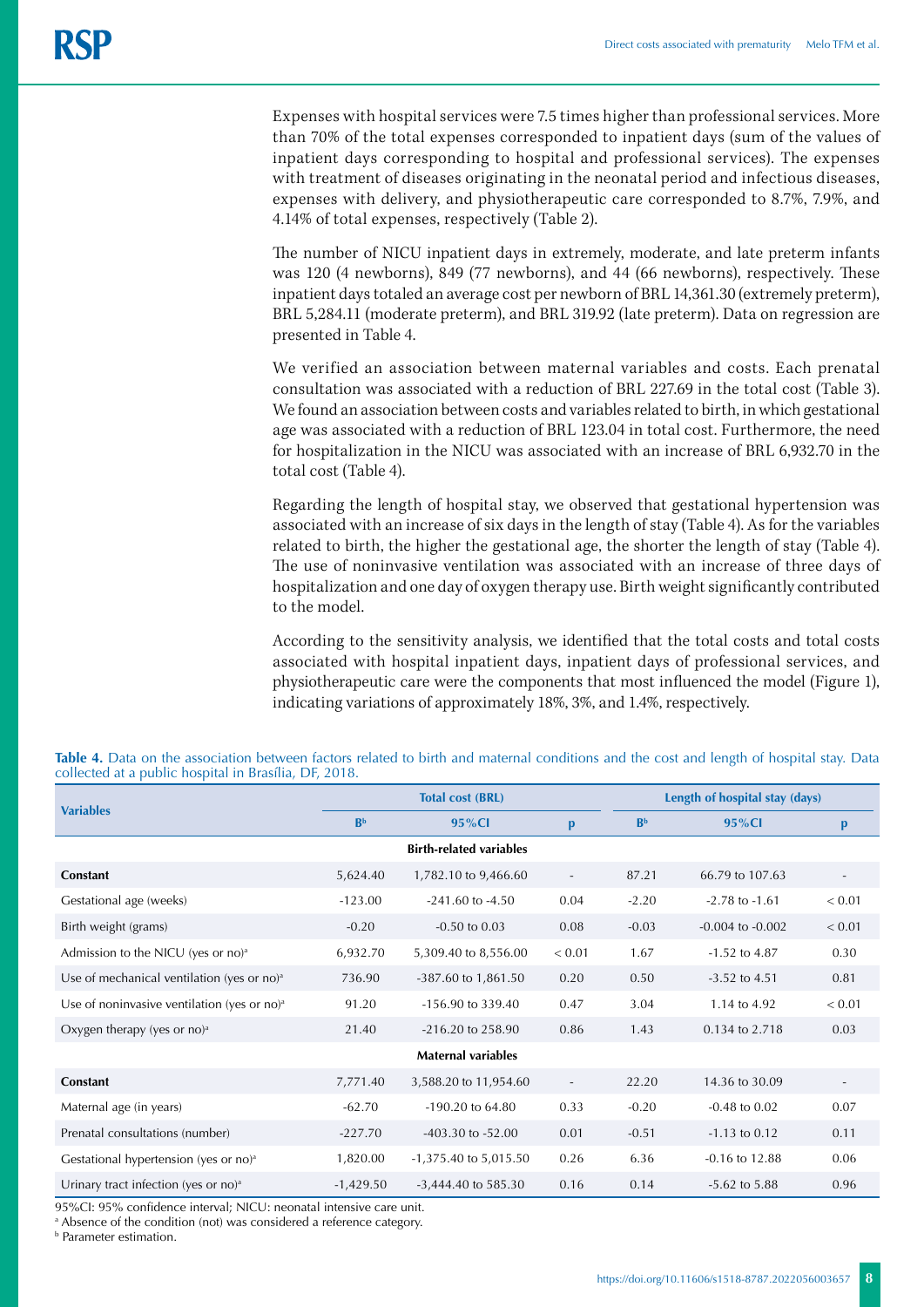

LL 95%CI: lower limit of 95% confidence interval; UL 95%CI: upper limit of 95% confidence interval.

Figure 1. Sensitivity analysis considering the variations in parameters (lower and upper limits of the 95% confidence interval) of each cost component (professional and hospital services), considering the total costs (A and B) and total costs/newborn (C and D).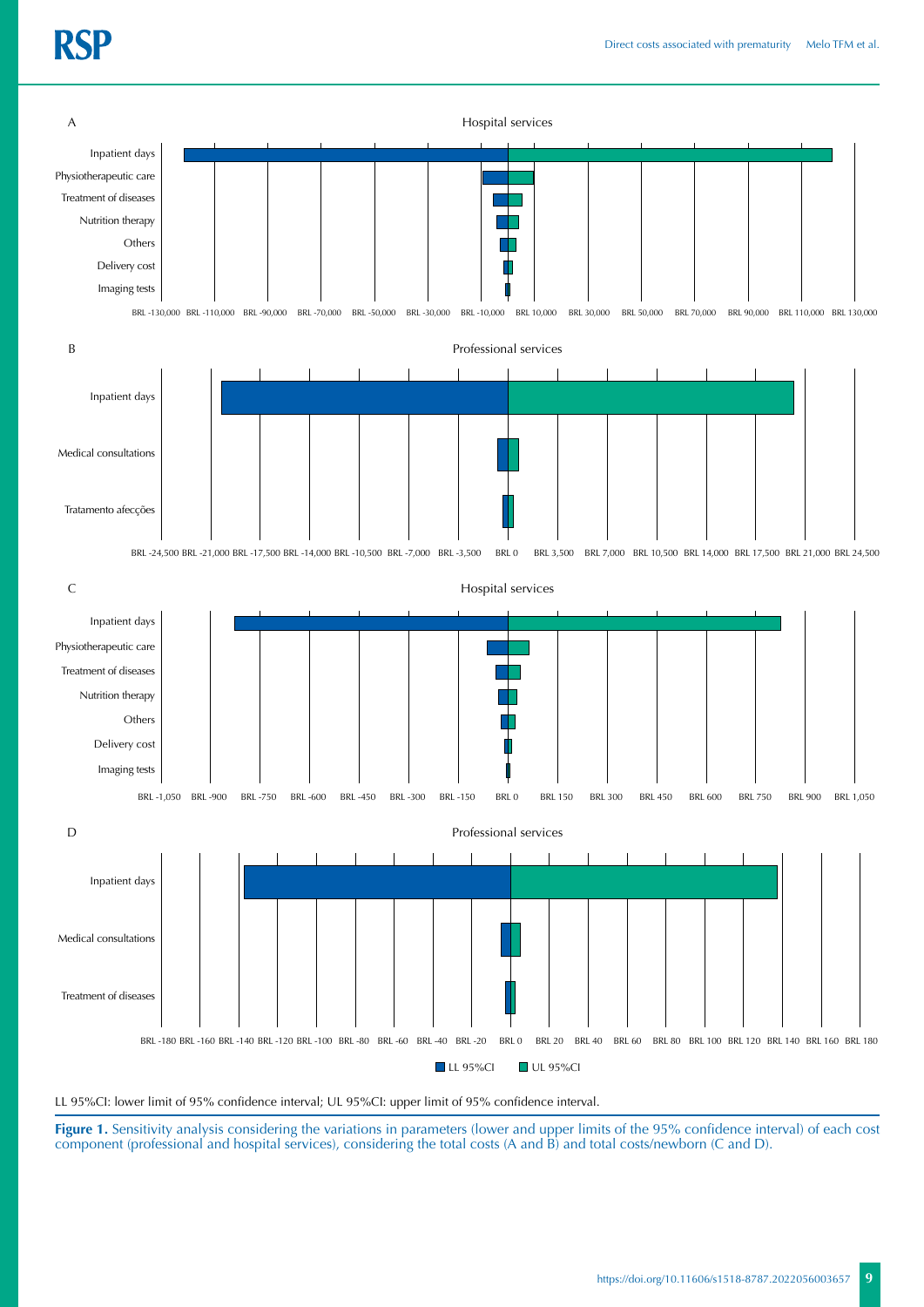## **DISCUSSION**

The present study demonstrated an average cost of BRL 1,120 for late preterm infants, BRL 6,688 for moderate preterm infants, and BRL 17,395 for extremely preterm infants admitted to a public hospital in 2018. In addition, the factors gestational age, hospitalization in NICU, and number of prenatal consultations were associated with the total cost. Furthermore, the factors presence of gestational hypertension, gestational age, use of noninvasive ventilation, and use of oxygen therapy were associated with length of hospital stay.

The total costs of preterm birth were approximately BRL 658 thousand. This amount considered expenses of only eight NICU beds that are billed at the investigated hospital. We found that the greatest expense when considering the components described in the AIH form was related to hospital inpatient days, which comprise all the actions necessary for life maintenance, including professional assistance for 24 uninterrupted hours. When analyzing the costs of each group of newborns, we observed that extremely preterm newborns have an average cost per infant of approximately 3 times the moderate preterm infants and 15 times the late preterm infants.

Gestational age and birth weight were important factors for costs and length of hospital stay. Accordingly, hospital costs were higher in newborns with lower gestational age. The increase in each week of gestational age was associated with a decrease in costs and hospitalization time, while the increase of each gram of birth weight was associated with a decrease in hospitalization time. These findings are corroborated by a systematic review15. Due to physiological immaturity, preterm newborns are in need of ventilatory support, feeding aid, and temperature regulation, being hospitalized until they reach weight and discharge criteria<sup>8</sup>. These aspects contribute to the increase in hospitalization time and, consequently, to greater exposure to stressors that impact the newborn's development<sup>16</sup>. Such aspects may explain the higher cost with the inpatient days of extremely preterm newborns.

Regarding the clinical conditions of the newborns, we observed that the need for NICU hospitalization led to an increase in costs. The need for noninvasive ventilation and oxygen therapy were associated with increased length of hospital stay. The need for NICU hospitalization was associated with an increase of approximately BRL 6 thousand in the total cost. Previous studies have also demonstrated high costs with prematurity, from birth to NICU hospitalization<sup>5,9,17,18</sup>. These findings corroborate our study and could be explained by the type of support and resources offered, such as inpatient days, tests, medications, oxygen, and professional fees.

Noninvasive ventilation was associated with a 3-day increase in hospitalization, while the use of oxygen therapy led to an increase of 1 day. These findings may be justified by frequent respiratory conditions or obstructive pulmonary diseases in preterm newborns<sup>8,18,19</sup>. Studies have shown that these conditions, both in neonatal hospitalization and after hospital discharge, as well as in the first years of life, result in costs associated with newborns' hospitalization and outpatient follow-up<sup>8,19</sup>. Infants with respiratory conditions may require home oxygen therapy or, during seizures, follow-up and medication. Moreover, a previous study showed that children with respiratory distress syndrome had higher costs compared with children without the syndrome<sup>20</sup>, and that the cost of respiratory conditions represented 25% of the total cost of hospitalizations of preterm newborns<sup>21</sup>.

The presence of ventilatory support was not associated with increases in the cost of hospitalization. Nonetheless, we consider relevant the fact that preterm newborns present pulmonary immaturity and, at birth, they are exposed to factors that can trigger injuries, including mechanical ventilation $22$ . Weaning from ventilation is slow and prolongs hospitalization, because it depends on the resolution of lung injury or other conditions<sup>23</sup>. Thus, the use of mechanical ventilation influences hospital stay and, consequently, it should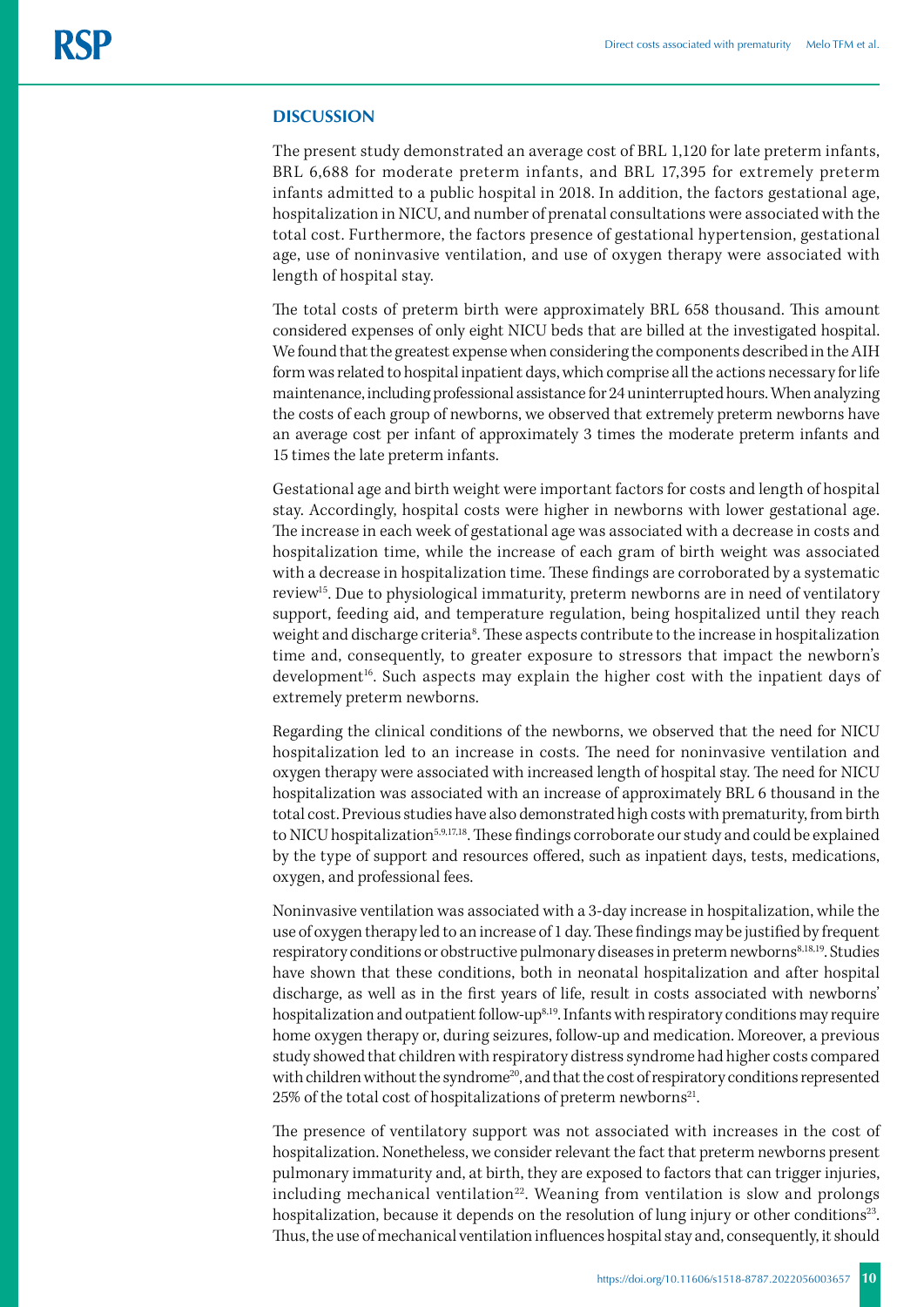increase costs. However, we assume that the costs were not impacted, as the reference values of this procedure, according to SIGTAP, are lower than those charged in private health care. Therefore, changes in the perspective of the study could alter the costs.

We also demonstrated that each additional prenatal consultation was associated with a cost reduction. This reduction may be related to the reduction of perinatal complications as long as prenatal care is adequately taken $24,25$ . This datum is relevant, because the absence of prenatal follow-up may increase the risk of prematurity by up to 2.8 times<sup>26</sup>. In Brazil, several studies have demonstrated an inversely proportional relationship between prematurity and prenatal care<sup>24,25</sup>. Prenatal care involves several health prevention and promotion actions, diagnosis and treatment, structured in at least six consultations, one in the first trimester of pregnancy, two in the second trimester, and three in the third trimester<sup>24</sup>. Our data emphasize the importance of prenatal care, considering that the costs of care of newborns of mothers who did not receive prenatal care may be higher when compared with newborns with prenatal care<sup>27</sup>. Prenatal follow-up is also essential for providing care to mothers with gestational hypertension (risk factor for prematurity and gestational complications). Gestational hypertension can cause intrauterine growth restriction, fetal distress, low birth weight, and prematurity<sup>28</sup>. We found that gestational hypertension was associated with a 6-day increase in hospitalization. These results might be explained by the risk factor for fetal complications imposed by this condition, which can cause anoxia29 and, consequently, require respiratory support. Gagliardi et al.30 also found a positive association between gestational hypertension and the risk of acute and chronic respiratory problems in newborns.

We verified an association between interventions and conditions related to prematurity in the hospital context. It is worth addressing the strengthening of primary health care, which can help to reduce hospital care costs in the context of prematurity. Previous studies have shown that the absence of prenatal follow-up is a risk factor for preterm birth<sup>24,25,27</sup>. In addition, we found an association between prenatal consultations and the increased cost of preterm newborns. Thus, we assume that the increase in coverage and expansion of actions to involve pregnant women in prenatal care could prevent prematurity and contribute to the reduction of the economic impact of this condition.

Our study considered only the SUS perspective. However, we found that the investigated hospital performed procedures that were not computed, for instance, hospitalization in neonatal intermediate care units. These units are not accredited by the Ministry of Health and, thus, the costs were not account for in this research. Nevertheless, the health care provided to preterm newborns in these services was considered. Hence, we assume that the costs of prematurity might be higher. This is a relevant finding, because the accreditation of the neonatal intermediate care units of the investigated hospital could expand the government's economic resources and fund transfers. Finally, to consider the costs of prematurity from the perspective of the investigated hospital, we found that the direct costs due to hospital care for preterm newborns was considerable, as the average cost of hospitalization of a preterm newborn was BRL 4,480.33, while the average cost of pediatric hospitalizations, considering the treatment of chronic lower respiratory disease (the most prevalent disease in the hospital), was BRL 548.03.

The sensitivity analysis showed that the value of inpatient days of hospital services and professional services was the component that most influenced the total cost estimated by our study. Such findings indicate that inpatient days are important motivators of the model and present a greater determination of total costs. This was expected, considering that ICU inpatient days are more expensive and, additionally, this sector demands specialized care with greater complexity<sup>31</sup>. The sensitivity analysis data were based on variation that occurred within each AIH form analyzed in the study, which reflects the reality of recording the procedures used by preterm newborns of a public hospital. Hence, it was not based on arbitrary assumptions. Although there may be underreporting of performed procedures, we noticed no substantial variation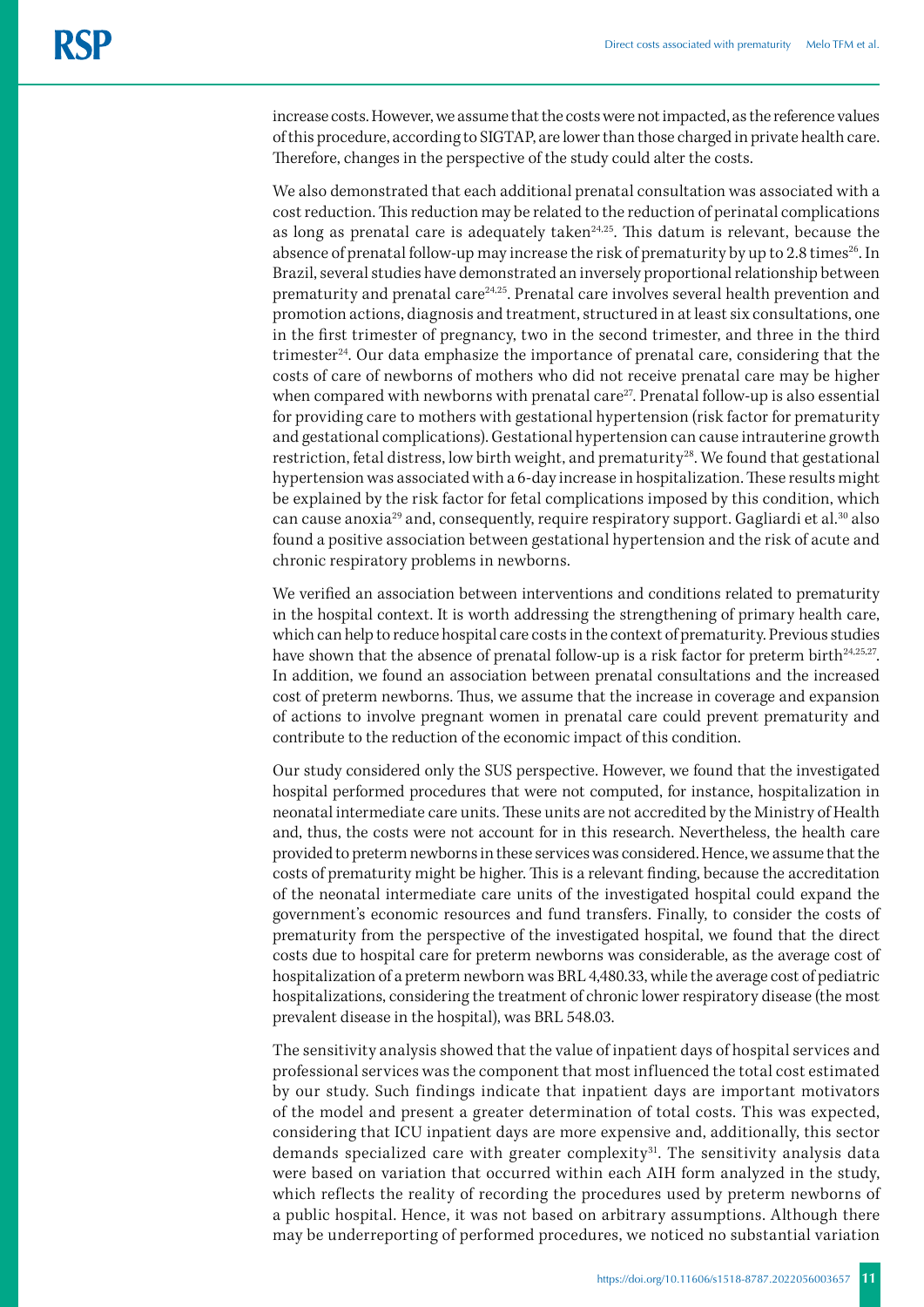in the amounts reimbursed by the Ministry of Health to hospitals for the investigated population. This aspect was demonstrated by univariate sensitivity analyses, in which the parameter of hospitalization days determined a variation of 18% in the estimated total cost.

Our study has limitations, including the reduced number of participants, because, although the investigated hospital has a high rate of deliveries, it does not have records to identify all preterm newborns. All preterm newborns who billed inpatient days were included; however, the sample did not include all preterm infants born in the hospital as the intermediate care units of the hospital are not accredited by the Ministry of Health and, consequently, do not generate a record of neonatal inpatient days in the AIH form. Therefore, preterm infants who remained hospitalized only in these units and did not generate hospitalization costs were not included in our study. Thus, we sought to minimize bias by including all available data on costs regarding the hospitalization of preterm newborns.

## **CONCLUSION**

Our findings showed that the direct costs due to hospital care for preterm newborns in a large hospital in 2018 was BRL 658,608. We verified that extreme prematurity imposed a cost 15.5 times higher compared with late prematurity. In addition, we observed that a greater number of prenatal consultations and gestational age were associated with a reduction in the costs of prematurity.

## **REFERENCES**

- 1. Ministério da Saúde (BR), Secretaria de Atenção à Saúde, Departamento de Ações Programáticas Estratégicas. Gestação de alto risco: manual técnico. 5. ed. Brasília, DF: Editora do Ministério da Saúde; 2010.
- 2. Viellas EF, Domingues RMSM, Dias MAB, Gama SGN, Theme Filha MM, Costa JV, et al. Assistência pré-natal no Brasil. Cad Saude Publica. 2014;30 Supl 1:S85-100. https://doi.org/10.1590/0102-311X00126013
- 3. World Health Organization. Preterm birth. Geneva (CH): WHO; 2018 [citado 11 abr 2020]. <https://www.who.int/news-room/fact-sheets/detail/preterm-birth>
- 4. Quaresma ME, Almeida AC, Méio MDB, Lopes JMA, Peixoto MVM. Fatores associados a internação durante o período neonatal. J Pediatr (Rio J). 2018;94(4):390-8. https://doi.org/10.1016/j.jpedp.2017.10.003
- 5. Desgualdo CM, Riera R, Zucchi P. Cost estimate of hospital stays for premature newborns in a public tertiary hospital in Brazil. Clinics. 2011;66(10):1773-7. [https://www.scielo.br/j/clin/a/RQ](https://www.scielo.br/j/clin/a/RQW3C8jQtbCHsMCXJQtBgrd/?lang=en) [W3C8jQtbCHsMCXJQtBgrd/?lang=en](https://www.scielo.br/j/clin/a/RQW3C8jQtbCHsMCXJQtBgrd/?lang=en)
- 6. Blencowe H, Cousens S, Chou D, Oestergaard M, Say L, Moller A, et al. 15 million preterm births: priorities for action based on national, regional and global estimates. In: March of Dimes; PMNCH, Save the Children; World Health Organization. Born Too Soon: The Global Action Report on Preterm Birth. 2012. Chapter 2; p.17-31.
- 7. Bérard A, Le Tiec M, De Vera MA. Study of the costs and morbidities of late-preterm birth. Arch Dis Child Fetal Neonatal Ed. 2012;97(5):F329-34. https://doi.org/10.1136/fetalneonatal-2011-300969
- 8. Kirkby S, Greenspan JS, Kornhauser M, Schneiderman R. Clinical outcomes and cost of the moderately preterm infant. Adv Neonatal Care. 2007;7(2):80-7. https://doi.org/10.1097/01.ANC.0000267913.58726.f3
- 9. Khan KA, Petrou S, Dritsaki M, Johnson SJ, Manktelow B, Draper ES, et al. Economic costs associated with moderate and late preterm birth: a prospective population-based study. BJOG. 2015;122(11):1495-505. https://doi.org/10.1111/1471-0528.13515
- 10. Mwamakamba LW, Zucchi P. Cost estimate of hospital stays for premature newborns of adolescent mothers in a Brazilian public hospital. Einstein (São Paulo). 2014;12(2):223-9. https://doi.org/10.1590/S1679-45082014GS2959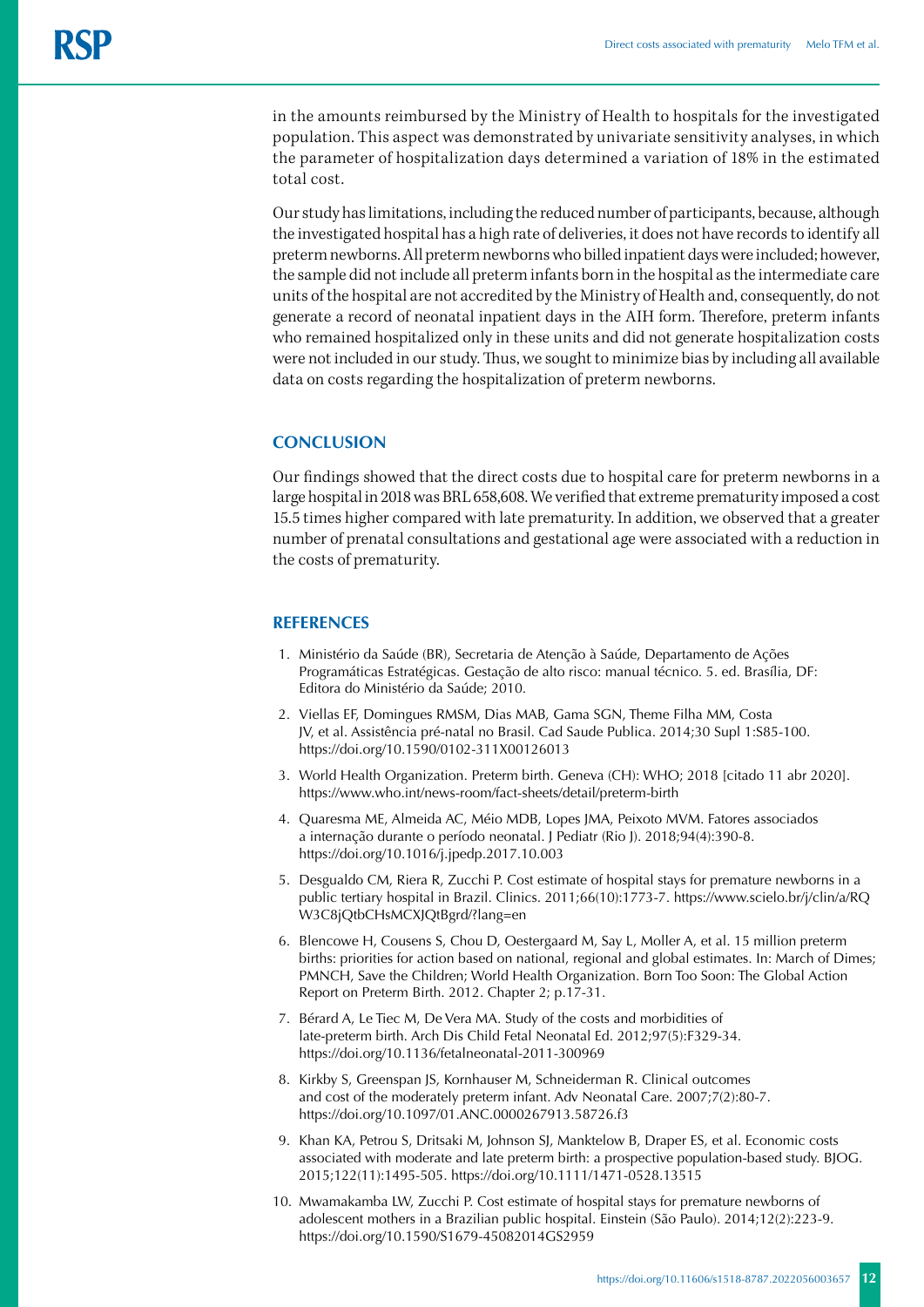- 11. Entringer AP, Gomes MASM, Pinto M, Caetano R, Magluta C, Lamy ZC. Análise de custos da atenção hospitalar a recém-nascidos de risco: uma comparação entre Unidade Intermediária Convencional e Unidade Canguru. Cad Saude Publica. 2013;29(6):1205-16. https://doi.org/10.1590/S0102-311X2013000600017
- 12. Petrou S. Preterm birth--what are the relevant economic issues? Early Hum Dev. 2006;82(2):75-6. https://doi.org/10.1016/j.earlhumdev.2006.01.003
- 13. Negri Filho A, Barbosa Z. O papel dos hospitais nas redes de atenção à saúde: elementos para pensar uma agenda estratégica para o SUS. Consensus (Brasília). 2014;11(11):1-8.
- 14. Ministério da Saúde (BR), Secretaria de Atenção à Saúde, Departamento de Regulação, Avaliação e Controle, Coordenação Geral de Sistemas de Informação. SIH – Sistema de Informação Hospitalar do SUS: manual técnico operacional do Sistema. Brasília, DF; 2017.
- 15. Pedraza DF. Baixo peso ao nascer no Brasil: revisão sistemática de estudos baseados no sistema de informações sobre nascidos vivos. Rev Atenç Saude. 2014;12(41):37-50. https://doi.org/10.13037/rbcs.vol12n41.2237
- 16. Vieira MEB, Linhares MBM. Developmental outcomes and quality of life in children born preterm at preschool- and school-age. J Pediatr (Ro J). 2011;87(4):281-91. https://doi.org/10.2223/JPED.2096
- 17. Marzouk A, Filipovic-Pierucci A, Baud O, Tsatsaris V, Ego A, Charles MA, et al. Prenatal and post-natal cost of small for gestational age infants: a national study. BMC Health Serv Res. 2017;17(1):221. https://doi.org/10.1186/s12913-017-2155-x
- 18. Álvarez-Fuente M, Arruza L, Muro M, Zozaya C, Avila A, López-Ortego P, et al. The economic impact of prematurity and bronchopulmonary dysplasia. Eur J Pediatr. 2017;176(12):1587-93. https://doi.org/10.1007/s00431-017-3009-6
- 19. Korvenranta E, Linna M, Rautava L, Andersson S, Gissler M, Hallman M, et al. Hospital costs and quality of life during 4 years after very preterm birth. Arch Pediatr Adolesc Med. 2010;164(7):657-63. https://doi.org[/10.1001/archpediatrics.2010.99](https://doi.org/10.1001/archpediatrics.2010.99)
- 20. Russell RB, Green NS, Steiner CA, Meikle S, Howse JL, Poschman K, et al. Cost of hospitalization for preterm and low birth weight infants in the United States. Pediatrics. 2007;120(1):e1-9. https://doi.org/10.1542/peds.2006-2386
- 21. Ogata JFM, Fonseca MCM, Miyoshi MH, Almeida MFB, Guinsburg R. Costs of hospitalization in preterm infants: impact of antenatal steroid therapy. J Pediatr (Rio J). 2016;92(1):24-31. https://doi.org/10.1016/j.jped.2015.03.004
- 22. Friedrich L, Corso AL, Jones MH. Pulmonary prognosis in preterm infants. J Pediatr (Rio J). 2005;81(1 Suppl):S79-88. https://doi.org/10.2223/1306
- 23. Medeiros JKB. Desmame da ventilação mecânica em pediatria. ASSOBRAFIR Cienc. 2011;2(1):57-64. https://doi.org/10.47066/2177-9333/ac.7704
- 24. Domingues RMSM, Hartz ZMA, Dias MAB, Leal MC. Avaliação da adequação da assistência pré-natal na rede SUS do Município do Rio de Janeiro, Brasil. Cad Saude Publica. 2012;28(3):425-37. https://doi.org/10.1590/S0102-311X2012000300003
- 25. Gonzaga ICA, Santos SLD, Silva ARV, Campelo V. Atenção pré-natal e fatores de risco associados à prematuridade e baixo peso ao nascer em capital do nordeste brasileiro. Cienc Saude Coletiva. 2016;21(6):1965-74. https://doi.org/10.1590/1413-81232015216.06162015
- 26. Vintzileos AM, Ananth CV, Smulian JC, Scorza WE, Knuppel RA. The impact of prenatal care in the United States on preterm births in the presence and absence of antenatal high-risk conditions. Am J Obstet Gynecol. 2002;187(5):1254-7. https://doi.org/10.1067/mob.2002.127140
- 27. Lu MC, Lin YG, Prietto NM, Garite TJ. Elimination of public funding of prenatal care for undocumented immigrants in California: a cost/benefit analysis. Am J Obstet Gynecol. 2000;182(1 Pt 1):233-9. https://doi.org/10.1016/s0002-9378(00)70518-7
- 28. Antunes MB, Demitto MO, Gravena AAF, Padovani C, Pelloso SM. Síndrome hipertensiva e resultados perinatais em gestação de alto risco. REME. 2017;21:e1057. https://doi.org/10.5935/1415-2762.20170067
- 29. Goffi PS. Sofrimento fetal. Arq Med ABC. 1991;14(1):7-13.
- 30. Gagliardi L, Rusconi F, Bellù R, Zanini R. Association of maternal hypertension and chorioamnionitis with preterm outcomes. Pediatrics. 2014;134(1):e154-61. https://doi.org/10.1542/peds.2013-3898